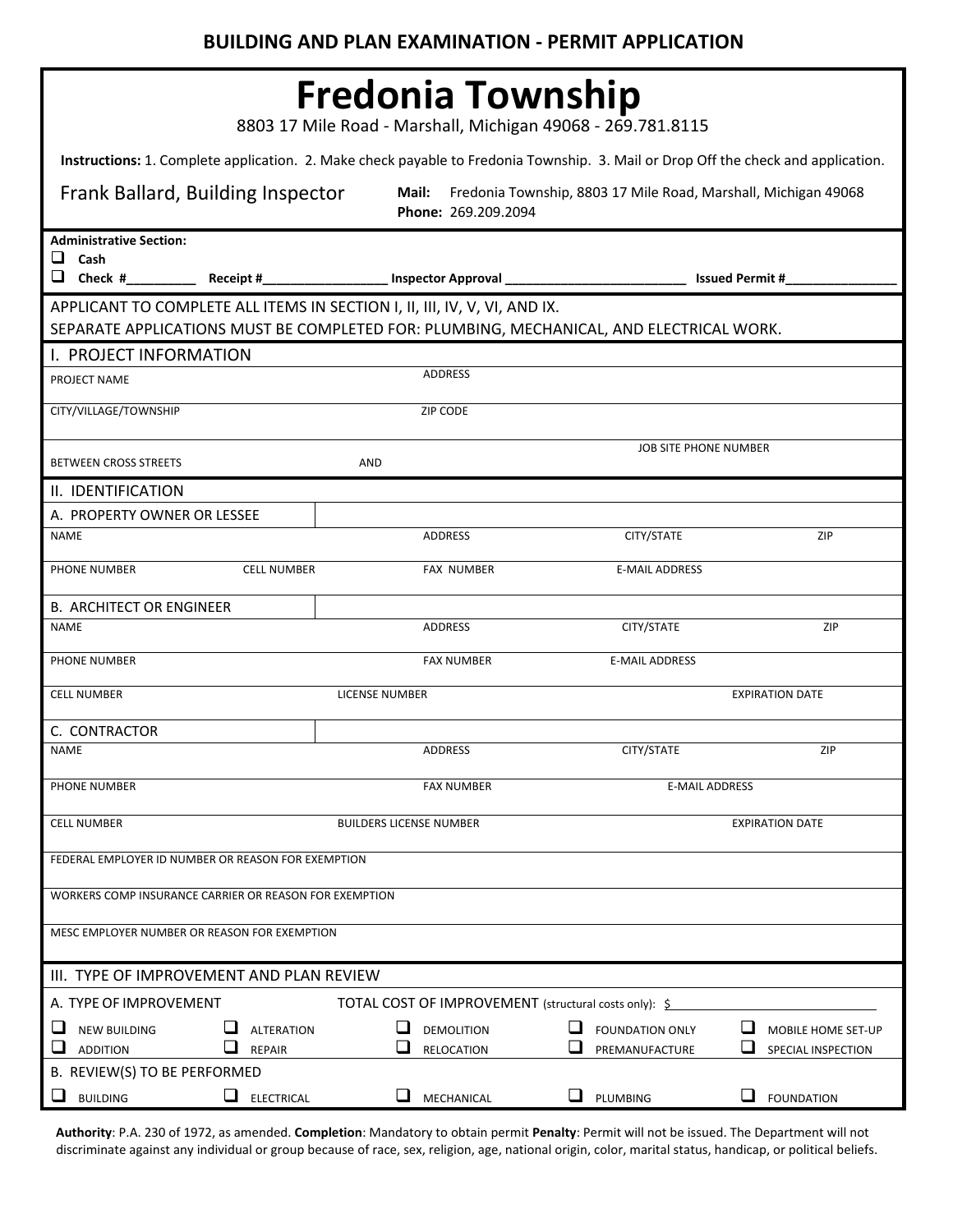| IV. PROPOSED USE OF BUILDING                                                                                                                                                                                                                                                                                                                                                                                                                                                                                                                                                                                                                                                                                                                                                                                                                                                                                                                                                                                                                                                                                                                                                                                  |                         |                                                         |                 |                                   |            |  |  |  |
|---------------------------------------------------------------------------------------------------------------------------------------------------------------------------------------------------------------------------------------------------------------------------------------------------------------------------------------------------------------------------------------------------------------------------------------------------------------------------------------------------------------------------------------------------------------------------------------------------------------------------------------------------------------------------------------------------------------------------------------------------------------------------------------------------------------------------------------------------------------------------------------------------------------------------------------------------------------------------------------------------------------------------------------------------------------------------------------------------------------------------------------------------------------------------------------------------------------|-------------------------|---------------------------------------------------------|-----------------|-----------------------------------|------------|--|--|--|
| A. RESIDENTIAL                                                                                                                                                                                                                                                                                                                                                                                                                                                                                                                                                                                                                                                                                                                                                                                                                                                                                                                                                                                                                                                                                                                                                                                                |                         |                                                         |                 |                                   |            |  |  |  |
| ⊔                                                                                                                                                                                                                                                                                                                                                                                                                                                                                                                                                                                                                                                                                                                                                                                                                                                                                                                                                                                                                                                                                                                                                                                                             |                         |                                                         |                 | <b>DETACHED GARAGE</b>            |            |  |  |  |
| <b>SINGLE FAMILY</b><br>ப<br>MULTI- FAMILY NO. OF UNITS:                                                                                                                                                                                                                                                                                                                                                                                                                                                                                                                                                                                                                                                                                                                                                                                                                                                                                                                                                                                                                                                                                                                                                      |                         | HOTEL, MOTEL # OF UNITS _____<br><b>ATTACHED GARAGE</b> | ப               | <b>OTHER</b>                      |            |  |  |  |
|                                                                                                                                                                                                                                                                                                                                                                                                                                                                                                                                                                                                                                                                                                                                                                                                                                                                                                                                                                                                                                                                                                                                                                                                               |                         |                                                         |                 |                                   |            |  |  |  |
| <b>B. NON-RESIDENTIAL</b>                                                                                                                                                                                                                                                                                                                                                                                                                                                                                                                                                                                                                                                                                                                                                                                                                                                                                                                                                                                                                                                                                                                                                                                     |                         |                                                         |                 |                                   |            |  |  |  |
| ப<br>AMUSEMENT                                                                                                                                                                                                                                                                                                                                                                                                                                                                                                                                                                                                                                                                                                                                                                                                                                                                                                                                                                                                                                                                                                                                                                                                | ப                       | <b>SERVICE STATION</b>                                  |                 | ⊔<br>SCHOOL, LIBRARY, EDUCATIONAL |            |  |  |  |
| ⊔<br>CHURCH, RELIGION                                                                                                                                                                                                                                                                                                                                                                                                                                                                                                                                                                                                                                                                                                                                                                                                                                                                                                                                                                                                                                                                                                                                                                                         | ⊔                       | HOSPITAL, INSTITUTIONAL                                 |                 | ⊔<br>STORE, MERCANTILE            |            |  |  |  |
| ⊔<br><b>INDUSTRIAL</b>                                                                                                                                                                                                                                                                                                                                                                                                                                                                                                                                                                                                                                                                                                                                                                                                                                                                                                                                                                                                                                                                                                                                                                                        |                         | OFFICE, BANK, PROFESSIONAL                              |                 | TANKS, TOWERS                     |            |  |  |  |
| ப<br>PARKING GARAGE                                                                                                                                                                                                                                                                                                                                                                                                                                                                                                                                                                                                                                                                                                                                                                                                                                                                                                                                                                                                                                                                                                                                                                                           | └                       | PUBLIC UTILITY<br><b>OTHER</b>                          |                 |                                   |            |  |  |  |
| <b>PROJECT DESCRIPTION - REQUIRED</b>                                                                                                                                                                                                                                                                                                                                                                                                                                                                                                                                                                                                                                                                                                                                                                                                                                                                                                                                                                                                                                                                                                                                                                         |                         |                                                         |                 |                                   |            |  |  |  |
| Describe in detail proposed use of building; For example, residential new construction, remodel, expansion, food processing plant, machine shop,<br>laundry building at hospital, elementary school, secondary school, college, parochial school, parking garage for department store, rental office<br>building, office building at industrial plant. If use of existing building is being changed then enter proposed use.                                                                                                                                                                                                                                                                                                                                                                                                                                                                                                                                                                                                                                                                                                                                                                                  |                         |                                                         |                 |                                   |            |  |  |  |
|                                                                                                                                                                                                                                                                                                                                                                                                                                                                                                                                                                                                                                                                                                                                                                                                                                                                                                                                                                                                                                                                                                                                                                                                               |                         |                                                         |                 |                                   |            |  |  |  |
|                                                                                                                                                                                                                                                                                                                                                                                                                                                                                                                                                                                                                                                                                                                                                                                                                                                                                                                                                                                                                                                                                                                                                                                                               |                         |                                                         |                 |                                   |            |  |  |  |
|                                                                                                                                                                                                                                                                                                                                                                                                                                                                                                                                                                                                                                                                                                                                                                                                                                                                                                                                                                                                                                                                                                                                                                                                               |                         |                                                         |                 |                                   |            |  |  |  |
|                                                                                                                                                                                                                                                                                                                                                                                                                                                                                                                                                                                                                                                                                                                                                                                                                                                                                                                                                                                                                                                                                                                                                                                                               |                         |                                                         |                 |                                   |            |  |  |  |
| V. SELECTED CHARACTERISTICS OF BUILDING                                                                                                                                                                                                                                                                                                                                                                                                                                                                                                                                                                                                                                                                                                                                                                                                                                                                                                                                                                                                                                                                                                                                                                       |                         |                                                         |                 |                                   |            |  |  |  |
| A. PRINCIPAL TYPE OF FRAME                                                                                                                                                                                                                                                                                                                                                                                                                                                                                                                                                                                                                                                                                                                                                                                                                                                                                                                                                                                                                                                                                                                                                                                    |                         |                                                         |                 |                                   |            |  |  |  |
| ⊔<br>ப<br>ப<br><b>WOOD FRAME</b><br>STRUCTURAL STEEL<br><b>OTHER</b><br>MASONRY, WALL BEARING<br>REINFORCED CONCRETE                                                                                                                                                                                                                                                                                                                                                                                                                                                                                                                                                                                                                                                                                                                                                                                                                                                                                                                                                                                                                                                                                          |                         |                                                         |                 |                                   |            |  |  |  |
| <b>B. PRINCIPAL TYPE OF HEATING FUEL</b>                                                                                                                                                                                                                                                                                                                                                                                                                                                                                                                                                                                                                                                                                                                                                                                                                                                                                                                                                                                                                                                                                                                                                                      |                         |                                                         |                 |                                   |            |  |  |  |
| ❏<br>⊔<br>GAS                                                                                                                                                                                                                                                                                                                                                                                                                                                                                                                                                                                                                                                                                                                                                                                                                                                                                                                                                                                                                                                                                                                                                                                                 | OIL                     | ப<br><b>ELECTRICITY</b>                                 | ப<br>COAL       | ப<br><b>OTHER</b>                 |            |  |  |  |
| C. TYPE OF SEWAGE DISPOSAL                                                                                                                                                                                                                                                                                                                                                                                                                                                                                                                                                                                                                                                                                                                                                                                                                                                                                                                                                                                                                                                                                                                                                                                    |                         |                                                         |                 |                                   |            |  |  |  |
| ⊔<br><b>PUBLIC SYSTEM</b><br>$\mathcal{L}_{\mathcal{A}}$<br>SEPTIC SYSTEM                                                                                                                                                                                                                                                                                                                                                                                                                                                                                                                                                                                                                                                                                                                                                                                                                                                                                                                                                                                                                                                                                                                                     |                         | ப<br><b>COMMUNITY SYSTEM</b>                            |                 |                                   |            |  |  |  |
| D. TYPE OF WATER SUPPLY                                                                                                                                                                                                                                                                                                                                                                                                                                                                                                                                                                                                                                                                                                                                                                                                                                                                                                                                                                                                                                                                                                                                                                                       |                         |                                                         |                 |                                   |            |  |  |  |
| ப<br>ப<br>PUBLIC OR SYSTEM                                                                                                                                                                                                                                                                                                                                                                                                                                                                                                                                                                                                                                                                                                                                                                                                                                                                                                                                                                                                                                                                                                                                                                                    | PRIVATE WELL OR CISTERN | <b>COMMUNITY SYSTEM</b>                                 |                 |                                   |            |  |  |  |
| E. TYPE OF MECHANICAL                                                                                                                                                                                                                                                                                                                                                                                                                                                                                                                                                                                                                                                                                                                                                                                                                                                                                                                                                                                                                                                                                                                                                                                         |                         |                                                         |                 |                                   |            |  |  |  |
| ❏<br>❏<br>YES<br><b>YES</b><br>WILL THERE BE AIR CONDITIONING?<br>WILL THERE BE FIRE SUPPRESSION?<br>❏<br>❏<br><b>NO</b><br><b>NO</b>                                                                                                                                                                                                                                                                                                                                                                                                                                                                                                                                                                                                                                                                                                                                                                                                                                                                                                                                                                                                                                                                         |                         |                                                         |                 |                                   |            |  |  |  |
| F. DIMENSIONS / DATA                                                                                                                                                                                                                                                                                                                                                                                                                                                                                                                                                                                                                                                                                                                                                                                                                                                                                                                                                                                                                                                                                                                                                                                          |                         |                                                         |                 |                                   |            |  |  |  |
|                                                                                                                                                                                                                                                                                                                                                                                                                                                                                                                                                                                                                                                                                                                                                                                                                                                                                                                                                                                                                                                                                                                                                                                                               |                         | <b>FLOOR AREA:</b>                                      | <b>EXISTING</b> | <b>ALTERATIONS</b>                | <b>NEW</b> |  |  |  |
| <b>NUMBER OF STORIES</b>                                                                                                                                                                                                                                                                                                                                                                                                                                                                                                                                                                                                                                                                                                                                                                                                                                                                                                                                                                                                                                                                                                                                                                                      |                         | <b>BASEMENT</b>                                         |                 |                                   |            |  |  |  |
| <b>USE GROUP</b>                                                                                                                                                                                                                                                                                                                                                                                                                                                                                                                                                                                                                                                                                                                                                                                                                                                                                                                                                                                                                                                                                                                                                                                              |                         | 1ST & 2ND FLOOR                                         |                 |                                   |            |  |  |  |
| CONST. TYPE                                                                                                                                                                                                                                                                                                                                                                                                                                                                                                                                                                                                                                                                                                                                                                                                                                                                                                                                                                                                                                                                                                                                                                                                   |                         | 3RD-10TH FLOOR                                          |                 |                                   |            |  |  |  |
| <b>NO. OF OCCUPANTS</b>                                                                                                                                                                                                                                                                                                                                                                                                                                                                                                                                                                                                                                                                                                                                                                                                                                                                                                                                                                                                                                                                                                                                                                                       |                         | 11TH FLOOR & ABOVE                                      |                 |                                   |            |  |  |  |
|                                                                                                                                                                                                                                                                                                                                                                                                                                                                                                                                                                                                                                                                                                                                                                                                                                                                                                                                                                                                                                                                                                                                                                                                               |                         | <b>TOTAL AREA</b>                                       |                 |                                   |            |  |  |  |
| THE PERMIT HOLDER IS REQUIRED TO CALL FOR ALL INSPECTIONS PRIOR TO COVERING CONSTRUCTION WORK. FOUNDATION INSPECTIONS ARE REQUIRED PRIOR TO<br>THE PLACING OF CONCRETE. ROUGH INSPECTION IS REQUIRED BEFORE INSULATION AND INTERIOR CLADDING IS INSTALLED. MASONRY INSPECTION IS REQUIRED<br>BEFORE MASONRY VENEER, BUT AFTER BASE COURSE OF FLASHING AND SHEATHING. FLOOD PLAIN EVALUATION INSPECTION IS REQUIRED IN FLOOD PRONE AREAS<br>UPON PLACEMENT OF LOWEST FLOOR, INCLUDING BASEMENT, PRIOR TO FURTHER VERTICAL CONSTRUCTION. A NEW BUILDING, ADDITION, OR ALTERATION SHALL<br>NOT BE OCCUPIED UNTIL THE BUILDING OFFICIAL HAS ISSUED A CERTIFICATE OF OCCUPANCY. THE PERMIT HOLDER MUST CALL AND REQUEST THE CERTIFICATE AT<br>THE COMPLETION OF THE PROJECT.<br>EXPIRATION OF PERMIT: A PERMIT REMAINS VALID AS LONG AS WORK IS PROGRESSING AND INSPECTIONS ARE REQUESTED AND CONDUCTED. A PERMIT SHALL<br>BECOME INVALID IF THE AUTHORIZED WORK IS NOT COMMENCED WITHIN 180 DAYS AFTER ISSUANCE OF THE PERMIT OR IF THE AUTHORIZED WORK IS SUSPENDED<br>OR ABANDONED FOR A PERIOD OF 180 DAYS AFTER THE TIME OF COMMENCING THE WORK. A PERMIT WILL BE CLOSED WHEN NO INSPECTIONS ARE REQUESTED OR |                         |                                                         |                 |                                   |            |  |  |  |
| CONDUCTED WITHIN 180 DAYS OF THE DATE OF ISSUANCE OR THE DATE OF A PREVIOUS INSPECTION. CLOSED PERMITS CANNOT BE REFUNDED. THE CHARGE TO RE-<br>OPEN A CLOSED PERMIT IS \$75.                                                                                                                                                                                                                                                                                                                                                                                                                                                                                                                                                                                                                                                                                                                                                                                                                                                                                                                                                                                                                                 |                         |                                                         |                 |                                   |            |  |  |  |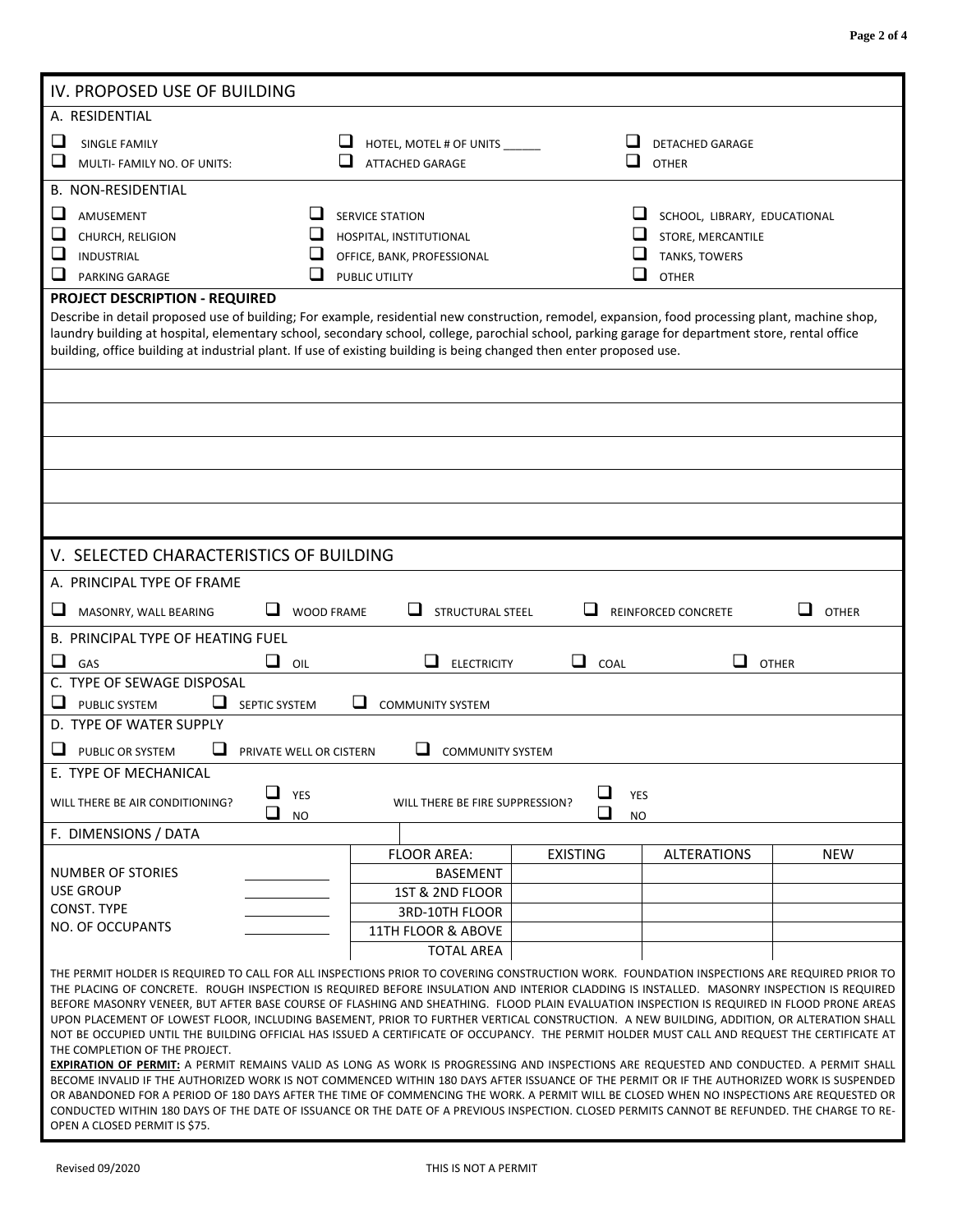| VI. APPLICANT INFORMATION                                                                                                                                                                                                                                                                                                                                                                                                                                                                                        |                                   |                                                                                                                |                                 |                    |                  |  |  |  |  |  |
|------------------------------------------------------------------------------------------------------------------------------------------------------------------------------------------------------------------------------------------------------------------------------------------------------------------------------------------------------------------------------------------------------------------------------------------------------------------------------------------------------------------|-----------------------------------|----------------------------------------------------------------------------------------------------------------|---------------------------------|--------------------|------------------|--|--|--|--|--|
| APPLICANT IS RESPONSIBLE FOR THE PAYMENT OF ALL FEES AND CHARGES APPLICABLE TO THIS APPLICATION AND MUST PROVIDE THE FOLLOWING INFORMATION.                                                                                                                                                                                                                                                                                                                                                                      |                                   |                                                                                                                |                                 |                    |                  |  |  |  |  |  |
| NAME                                                                                                                                                                                                                                                                                                                                                                                                                                                                                                             |                                   |                                                                                                                | PHONE NUMBER                    | <b>CELL NUMBER</b> |                  |  |  |  |  |  |
| <b>ADDRESS</b>                                                                                                                                                                                                                                                                                                                                                                                                                                                                                                   |                                   | <b>CITY</b>                                                                                                    |                                 | <b>STATE</b>       | <b>ZIP CODE</b>  |  |  |  |  |  |
| FEDERAL I.D. NUMBER / SOCIAL SECURITY NUMBER                                                                                                                                                                                                                                                                                                                                                                                                                                                                     |                                   |                                                                                                                |                                 |                    |                  |  |  |  |  |  |
| SECTION 23A OF THE STATE CONSTRUCTION CODE ACT OF 1972, 1972 PA 230, MCL 125.1523A, PROHIBITS A PERSON FROM CONSPIRING TO CIRCUMVENT THE<br>LICENSING REQUIREMENTS OF THIS STATE RELATING TO PERSONS WHO ARE TO PERFORM WORK ON A RESIDENTIAL BUILDING OR A RESIDENTIAL STRUCTURE.<br>VIOLATORS OF SECTION 23A ARE SUBJECTED TO CIVIL FINES.                                                                                                                                                                     |                                   |                                                                                                                |                                 |                    |                  |  |  |  |  |  |
| CONTRACTOR CERTIFICATION: I HEREBY CERTIFY THAT THE PROPOSED WORK IS AUTHORIZED BY THE OWNER OF RECORD AND THAT I HAVE BEEN AUTHORIZED BY<br>THE OWNER TO MAKE THIS APPLICATION. I AGREE TO CONFORM TO ALL APPLICABLE LAWS OF THE STATE OF MICHIGAN. ALL INFORMATION SUBMITTED ON THIS<br>APPLICATION IS ACCURATE TO THE BEST OF MY KNOWLEDGE. I HEREBY CONSENT TO ENTRY AND INSPECTION OF THE PREMISES BY THE BUILDING DEPARTMENT'S<br>INSPECTOR(S) UNTIL A CERTIFICATE OF OCCUPANCY IS ISSUED FOR THE PROJECT. |                                   |                                                                                                                |                                 |                    |                  |  |  |  |  |  |
| <b>CONTRACTOR SIGNATURE:</b>                                                                                                                                                                                                                                                                                                                                                                                                                                                                                     |                                   |                                                                                                                |                                 |                    |                  |  |  |  |  |  |
| HOME OWNER AFFIDAVIT: I HEREBY CERTIFY THAT THE CONSTRUCTION WORK DESCRIBED ON THIS APPLICATION WILL BE CONDUCTED BY THE UNDERSIGNED IN MY<br>SINGLE-FAMILY DWELLING IN WHICH I LIVE OR AM ABOUT TO OCCUPY. I UNDERSTAND PUBLIC ACT 230 OF 1972, AS AMENDED, THE MICHIGAN RESIDENTIAL CODE,<br>AND I ASSUME ALL RESPONSIBILITY FOR OBTAINING ALL NECESSARY INSPECTIONS.                                                                                                                                          |                                   |                                                                                                                |                                 |                    |                  |  |  |  |  |  |
| HOMEOWNER SIGNATURE:                                                                                                                                                                                                                                                                                                                                                                                                                                                                                             |                                   |                                                                                                                |                                 |                    |                  |  |  |  |  |  |
| VII. LOCAL GOVERNMENTAL AGENCY TO COMPLETE THIS SECTION                                                                                                                                                                                                                                                                                                                                                                                                                                                          |                                   |                                                                                                                |                                 |                    |                  |  |  |  |  |  |
|                                                                                                                                                                                                                                                                                                                                                                                                                                                                                                                  |                                   |                                                                                                                | ENVIRONMENTAL CONTROL APPROVALS |                    |                  |  |  |  |  |  |
|                                                                                                                                                                                                                                                                                                                                                                                                                                                                                                                  | Approval Required?                | APPROVED                                                                                                       | <b>DATE</b>                     | <b>COMMENTS</b>    | <b>SIGNATURE</b> |  |  |  |  |  |
| A - ZONING                                                                                                                                                                                                                                                                                                                                                                                                                                                                                                       | 0<br>$\Box$ NO<br><b>YES</b>      |                                                                                                                |                                 |                    |                  |  |  |  |  |  |
| <b>B-FIRE DISTRICT</b>                                                                                                                                                                                                                                                                                                                                                                                                                                                                                           | ❏<br>$\Box$ NO<br><b>YES</b>      |                                                                                                                |                                 |                    |                  |  |  |  |  |  |
| <b>C - POLLUTION CONTROL</b>                                                                                                                                                                                                                                                                                                                                                                                                                                                                                     | ❏<br>$\Box$ NO<br>YES             |                                                                                                                |                                 |                    |                  |  |  |  |  |  |
| <b>D - NOISE CONTROL</b>                                                                                                                                                                                                                                                                                                                                                                                                                                                                                         | $\Box$<br>$\Box$ NO<br><b>YES</b> |                                                                                                                |                                 |                    |                  |  |  |  |  |  |
| E - SOIL EROSION                                                                                                                                                                                                                                                                                                                                                                                                                                                                                                 | ❏<br>$\Box$ NO<br><b>YES</b>      |                                                                                                                |                                 |                    |                  |  |  |  |  |  |
| F - FLOOD ZONE                                                                                                                                                                                                                                                                                                                                                                                                                                                                                                   | ❏<br>$\Box$ NO<br>YES             |                                                                                                                |                                 |                    |                  |  |  |  |  |  |
| G - WATER SUPPLY                                                                                                                                                                                                                                                                                                                                                                                                                                                                                                 | ⊔<br>$\Box$ NO<br>YES             |                                                                                                                |                                 |                    |                  |  |  |  |  |  |
| H - SEPTIC SYSTEM                                                                                                                                                                                                                                                                                                                                                                                                                                                                                                | ⊔<br>$\Box$ NO<br>YES             |                                                                                                                |                                 |                    |                  |  |  |  |  |  |
| <b>I-VARIANCE GRANTED</b>                                                                                                                                                                                                                                                                                                                                                                                                                                                                                        | ❏<br>$\Box$ NO<br>YES             |                                                                                                                |                                 |                    |                  |  |  |  |  |  |
| J-OTHER                                                                                                                                                                                                                                                                                                                                                                                                                                                                                                          | ❏<br>$\Box$ NO<br><b>YES</b>      |                                                                                                                |                                 |                    |                  |  |  |  |  |  |
| K-DRIVEWAY PERMIT                                                                                                                                                                                                                                                                                                                                                                                                                                                                                                | ❏<br>$\Box$ NO<br><b>YES</b>      |                                                                                                                |                                 |                    |                  |  |  |  |  |  |
| VIII. VALIDATION - FOR DEPARTMENT USE ONLY                                                                                                                                                                                                                                                                                                                                                                                                                                                                       |                                   |                                                                                                                |                                 |                    |                  |  |  |  |  |  |
| <b>USE GROUP</b><br><b>MIXED USE</b><br><b>INCIDENTAL USE</b><br><b>TYPE OF CONSTRUCTION</b><br><b>SQUARE FEET</b>                                                                                                                                                                                                                                                                                                                                                                                               |                                   | <b>ADMINISTRATIVE FEE</b><br><b>ZONING BASED FEE</b><br><b>INSPECTION FEE</b><br>BUILDING PLAN REVIEW (PR) FEE |                                 | \$75.00<br>\$25.00 |                  |  |  |  |  |  |
| # OF REQUIRED INSPECTIONS                                                                                                                                                                                                                                                                                                                                                                                                                                                                                        |                                   |                                                                                                                |                                 |                    |                  |  |  |  |  |  |
|                                                                                                                                                                                                                                                                                                                                                                                                                                                                                                                  |                                   |                                                                                                                |                                 | <b>TOTAL</b>       |                  |  |  |  |  |  |
| ZONING ADMINISTRATOR'S APPROVAL SIGNATURE                                                                                                                                                                                                                                                                                                                                                                                                                                                                        |                                   |                                                                                                                | <b>DATE</b>                     |                    |                  |  |  |  |  |  |
| BUILDING OFFICIAL'S APPROVAL SIGNATURE<br><b>DATE</b><br>NUMBER OF INCLUDED INSPECTIONS                                                                                                                                                                                                                                                                                                                                                                                                                          |                                   |                                                                                                                |                                 |                    |                  |  |  |  |  |  |